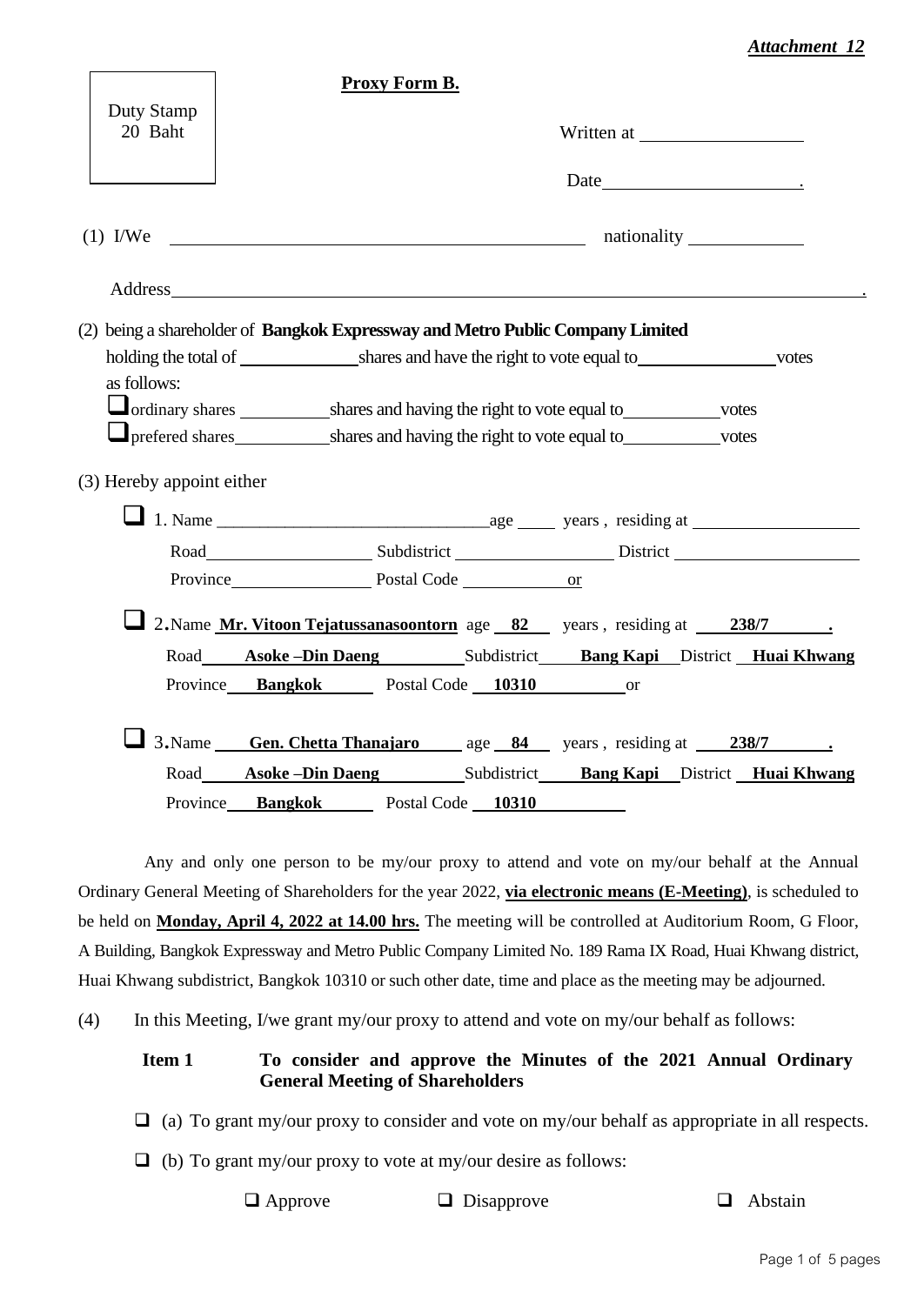| Item 2            |                                                                                                        | To acknowledge the Company's operational results for 2021<br>To consider and approve the statement of financial position and the<br>statement of income for the year ended December 31, 2021 |                                                                                                        |  |  |  |
|-------------------|--------------------------------------------------------------------------------------------------------|----------------------------------------------------------------------------------------------------------------------------------------------------------------------------------------------|--------------------------------------------------------------------------------------------------------|--|--|--|
| Item <sub>3</sub> |                                                                                                        |                                                                                                                                                                                              |                                                                                                        |  |  |  |
|                   | $\Box$ (a) To grant my/our proxy to consider and vote on my/our behalf as appropriate in all respects. |                                                                                                                                                                                              |                                                                                                        |  |  |  |
|                   |                                                                                                        | (b) To grant my/our proxy to vote at my/our desire as follows:                                                                                                                               |                                                                                                        |  |  |  |
|                   | $\Box$ Approve                                                                                         | $\Box$ Disapprove                                                                                                                                                                            | Abstain<br>❏                                                                                           |  |  |  |
| Item 4            | payment                                                                                                | To consider and approve the appropriation of profit and dividend                                                                                                                             |                                                                                                        |  |  |  |
|                   |                                                                                                        |                                                                                                                                                                                              | $\Box$ (a) To grant my/our proxy to consider and vote on my/our behalf as appropriate in all respects. |  |  |  |
|                   |                                                                                                        | $\Box$ (b) To grant my/our proxy to vote at my/our desire as follows:                                                                                                                        |                                                                                                        |  |  |  |
|                   | $\Box$ Approve                                                                                         | $\Box$ Disapprove                                                                                                                                                                            | Abstain<br>❏                                                                                           |  |  |  |
| Item 5            |                                                                                                        | To consider and nominate candidates to be elected as directors to<br>replace those due to retire by rotation                                                                                 |                                                                                                        |  |  |  |
| ⊔                 |                                                                                                        |                                                                                                                                                                                              | (a) To grant my/our proxy to consider and vote on my/our behalf as appropriate in all respects.        |  |  |  |
| ⊔                 |                                                                                                        | (b) To grant my/our proxy to vote at my/our desire as follows:                                                                                                                               |                                                                                                        |  |  |  |
|                   |                                                                                                        | Approve the appointment of all directors                                                                                                                                                     |                                                                                                        |  |  |  |
|                   | $\Box$ Approve                                                                                         | $\Box$ Disapprove                                                                                                                                                                            | Abstain<br>❏                                                                                           |  |  |  |
|                   |                                                                                                        | $\Box$ Approve the appointment of certain directors as follows:                                                                                                                              |                                                                                                        |  |  |  |
|                   | 1. Miss Arisara Dharamadhaj                                                                            |                                                                                                                                                                                              |                                                                                                        |  |  |  |
|                   | $\Box$ Approve                                                                                         | $\Box$ Disapprove                                                                                                                                                                            | Abstain<br>ப                                                                                           |  |  |  |
|                   |                                                                                                        | 2. Mr. Vithaya Punmongkol                                                                                                                                                                    |                                                                                                        |  |  |  |
|                   | $\Box$ Approve                                                                                         | $\Box$ Disapprove                                                                                                                                                                            | Abstain                                                                                                |  |  |  |
|                   | 3. Mr.Plew Trivisvavet                                                                                 |                                                                                                                                                                                              |                                                                                                        |  |  |  |
|                   | $\Box$ Approve                                                                                         | Disapprove                                                                                                                                                                                   | Abstain<br>⊔                                                                                           |  |  |  |
|                   | 4. Mr.Supong Chayutsahakij                                                                             |                                                                                                                                                                                              |                                                                                                        |  |  |  |
|                   | $\Box$ Approve                                                                                         | $\Box$ Disapprove                                                                                                                                                                            | Abstain<br>ப                                                                                           |  |  |  |
|                   |                                                                                                        | 5. Mr.Phongsarit Tantisuvanitchkul                                                                                                                                                           |                                                                                                        |  |  |  |
|                   | $\Box$ Approve                                                                                         | Disapprove                                                                                                                                                                                   | Abstain<br>$\overline{\phantom{a}}$                                                                    |  |  |  |
|                   | 6. Dr.Sombat Kitjalaksana                                                                              |                                                                                                                                                                                              |                                                                                                        |  |  |  |
|                   | $\Box$ Approve                                                                                         | $\Box$ Disapprove                                                                                                                                                                            | Abstain<br>⊔                                                                                           |  |  |  |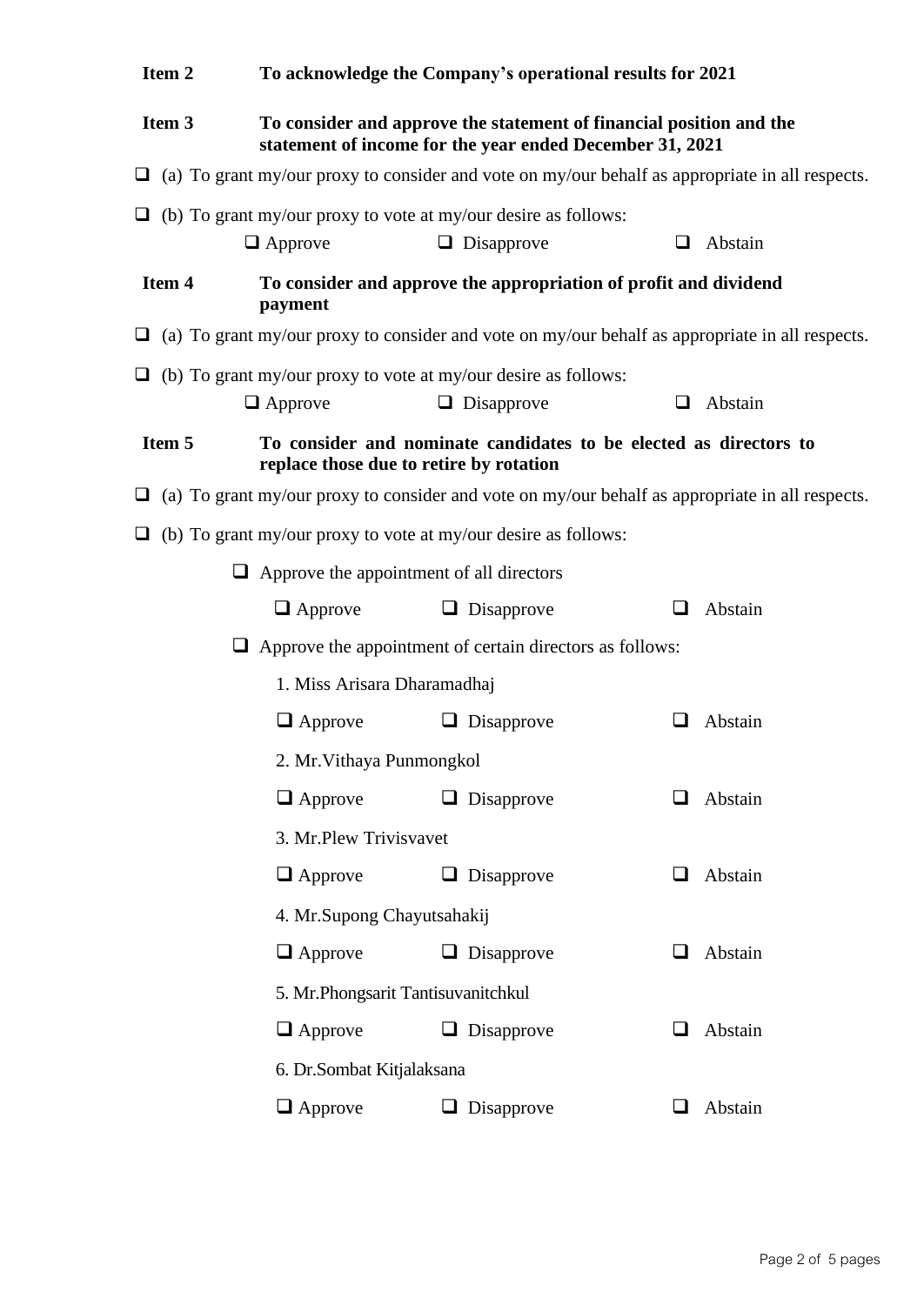### **Item 6 To consider the determination of remuneration for directors**

- $\Box$  (a) To grant my/our proxy to consider and vote on my/our behalf as appropriate in all respects.
- $\Box$  (b) To grant my/our proxy to vote at my/our desire as follows:

❑ Approve ❑ Disapprove ❑ Abstain

## **Item 7 To consider the appointment of auditor and determination of remuneration**

- $\Box$  (a) To grant my/our proxy to consider and vote on my/our behalf as appropriate in all respects.
- $\Box$  (b) To grant my/our proxy to vote at my/our desire as follows:

❑ Approve ❑ Disapprove ❑ Abstain

## **Item 8 To consider reviewing the prescription of prohibitions on acts constituting foreign dominance**

- $\Box$  (a) To grant my/our proxy to consider and vote on my/our behalf as appropriate in all respects.
- $\Box$  (b) To grant my/our proxy to vote at my/our desire as follows:

❑ Approve ❑ Disapprove ❑ Abstain

#### **Item 9 Other matters (if any)**

- $\Box$  (a) To grant my/our proxy to consider and vote on my/our behalf as appropriate in all respects.
- $\Box$  (b) To grant my/our proxy to vote at my/our desire as follows:

❑ Approve ❑ Disapprove ❑ Abstain

- (5) The proxy holder's vote in any agenda, which is not in accordance with my/our intention as specified in this Proxy, shall be deemed invalid and shall not be treated, as shareholder.
- (6) In case I/we have not specified my/our voting intention in any agenda or not clearly specified or in case the meeting considers or passes resolutions in any matters other than those specified above, including in case there is any amendment or addition of any fact, the proxy shall have the right to consider and vote on my/our behalf as he/she may deem appropriate in all respects.

All acts undertaken by the proxy holder at the meeting, except where the proxy does not vote according to my/our intention as specified herein, shall be deemed as if they have been undertaken by myself/ourselves in all respects.

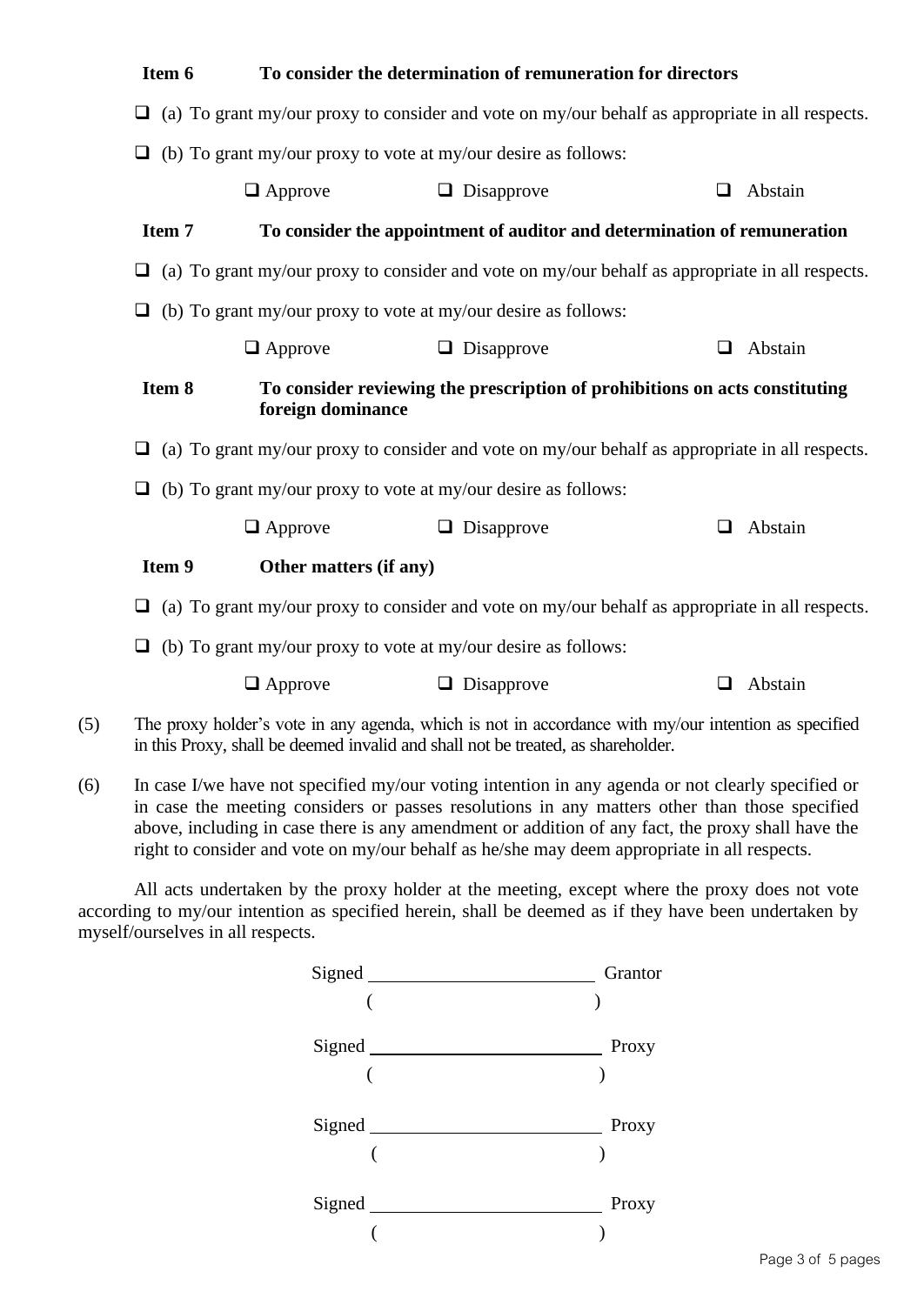# **Remark**

- 1. The shareholder appointing the proxy must authorize only one proxy to attend and vote at the meeting and may not split the number of shares to several proxies for splitting votes.
- 2. The agenda of election of Directors could be voting all Directors or individual Director.
- 3. If there is any other agenda to be considered in the meeting other than to those specified above, the attached Supplemental Proxy Form B. shall be used.
- 4. Documents or Evidence of Identity of Shareholders as attached with this Proxy Form :
	- A. A copy of valid official document issued by governmental authorities of the Proxy Grantor, e.g. personal I.D. or identification card of government officer or identification card of state enterprise officer or driver license issued by Department of Land Transport ( declared by number of personal I.D.) or passport, including the evidence of name or last name's change (if any).
	- B. An Evidence of Identity of the Proxy Holder, which official document issued by governmental authorities, e.g. personal I.D. or identification card of government officer or identification card of state enterprise officer or driver license issued by Department of Land Transport (declared by number of personal I.D.) or passport or a copy of documents.